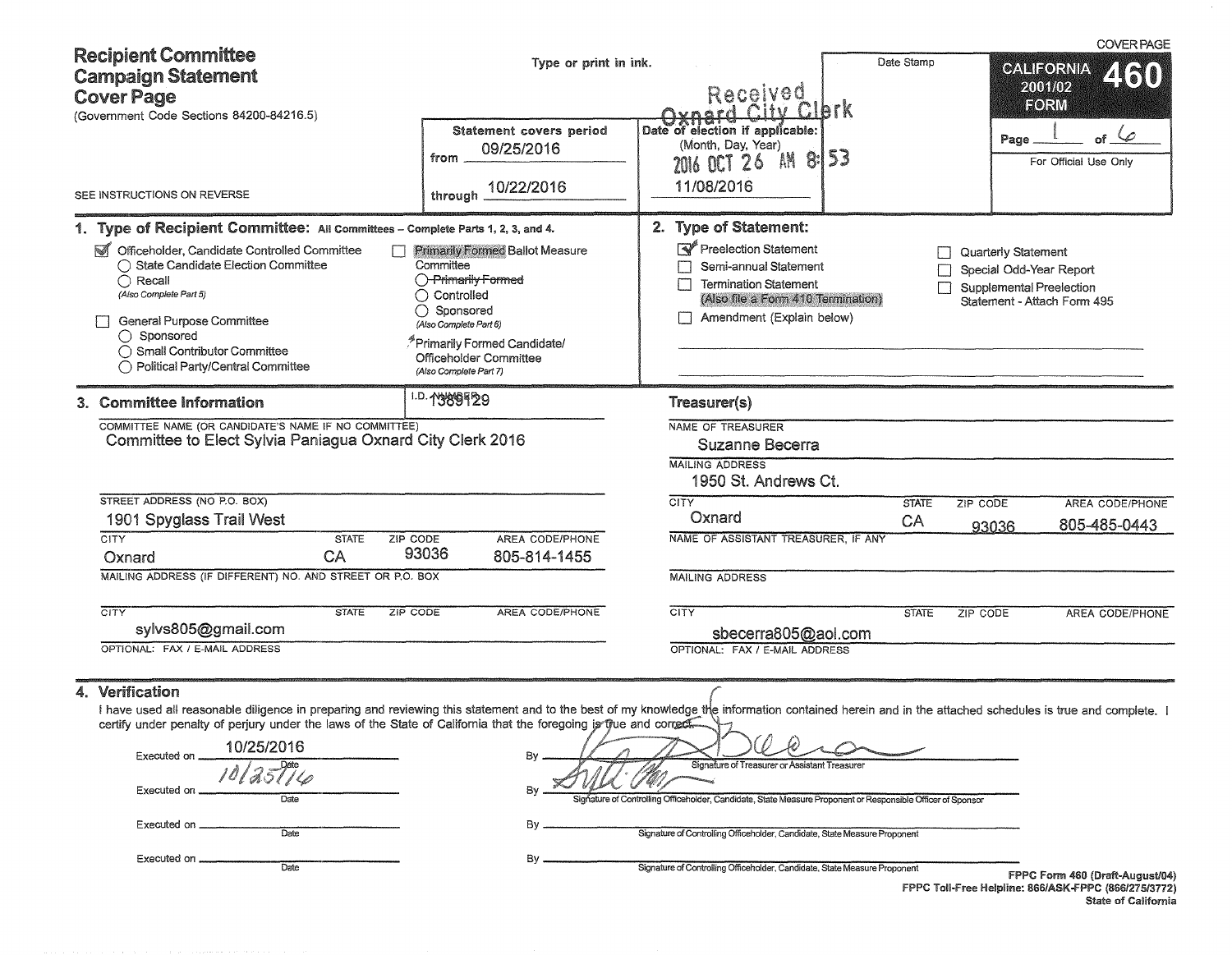

#### 5. Officeholder or Candidate Controlled Committee

NAME OF OFFICEHOLDER OR CANDIDATE

### Sylvia Paniagua

|  |  | OFFICE SOUGHT OR HELD (INCLUDE LOCATION AND DISTRICT NUMBER IF APPLICABLE) |  |
|--|--|----------------------------------------------------------------------------|--|
|  |  |                                                                            |  |

## Seeking Oxnard City Clerk

| RESIDENTIAL/BUSINESS ADDRESS (NO. AND STREET) CITY |  | <b>STATE</b> | ZIP |
|----------------------------------------------------|--|--------------|-----|
| 1901 Spyglass Trail West, Oxnard, CA 93036         |  |              |     |

Related Committees Not Included in this Statement: List any committees not included in this statement that are controlled by you or are primarily formed to receive contributions or make expenditures on behalf of your candidacy.

| <b>COMMITTEE NAME</b>    |                              |          | I.D. NUMBER        |                       |
|--------------------------|------------------------------|----------|--------------------|-----------------------|
|                          |                              |          |                    |                       |
| <b>NAME OF TREASURER</b> |                              |          |                    | CONTROLLED COMMITTEE? |
|                          |                              |          | <b>YES</b>         | $\Box$ NO             |
| <b>COMMITTEE ADDRESS</b> | STREET ADDRESS (NO P.O. BOX) |          |                    |                       |
|                          |                              |          |                    |                       |
| <b>CITY</b>              | <b>STATE</b>                 | ZIP CODE |                    | AREA CODE/PHONE       |
|                          |                              |          |                    |                       |
| <b>COMMITTEE NAME</b>    |                              |          | <b>I.D. NUMBER</b> |                       |
|                          |                              |          |                    |                       |
|                          |                              |          |                    |                       |
| NAME OF TREASURER        |                              |          |                    | CONTROLLED COMMITTEE? |
|                          |                              |          | <b>YES</b>         | NO.                   |
| <b>COMMITTEE ADDRESS</b> | STREET ADDRESS (NO P.O. BOX) |          |                    |                       |
|                          |                              |          |                    |                       |
| <b>CITY</b>              | <b>STATE</b>                 | ZIP CODE |                    | AREA CODE/PHONE       |

## **6. Primarily Formed Ballot Measure Committee**

NAME OF BALLOT MEASURE

| OPPOSE<br><b>Links</b> | BALLOT NO. OR LETTER | <b>JURISDICTION</b> | SUPPORT |
|------------------------|----------------------|---------------------|---------|
|------------------------|----------------------|---------------------|---------|

identify the controlling officeholder, candidate, or state measure proponent, if any.

NAME OF OFFICEHOLDER, CANDIDATE, OR PROPONENT

|--|

| ISTRICT NO. IF ANY |  |  |
|--------------------|--|--|
|                    |  |  |

7. Primarily Formed Candidate/Officeholder Committee List names of officeholder(s) or candidate(s) for which this committee is primarily formed.

| NAME OF OFFICEHOLDER OR CANDIDATE | OFFICE SOUGHT OR HELD | <b>SUPPORT</b><br>OPPOSE        |
|-----------------------------------|-----------------------|---------------------------------|
| NAME OF OFFICEHOLDER OR CANDIDATE | OFFICE SOUGHT OR HELD | <b>SUPPORT</b><br><b>OPPOSE</b> |
| NAME OF OFFICEHOLDER OR CANDIDATE | OFFICE SOUGHT OR HELD | <b>SUPPORT</b><br>OPPOSE        |
| NAME OF OFFICEHOLDER OR CANDIDATE | OFFICE SOUGHT OR HELD | <b>SUPPORT</b><br>OPPOSE        |

Attach continuation sheets if necessary

FPPC Form 460 (Draft-August/04) FPPC Toll-Free Helpline: 866/ASK-FPPC (866/27513772) State of California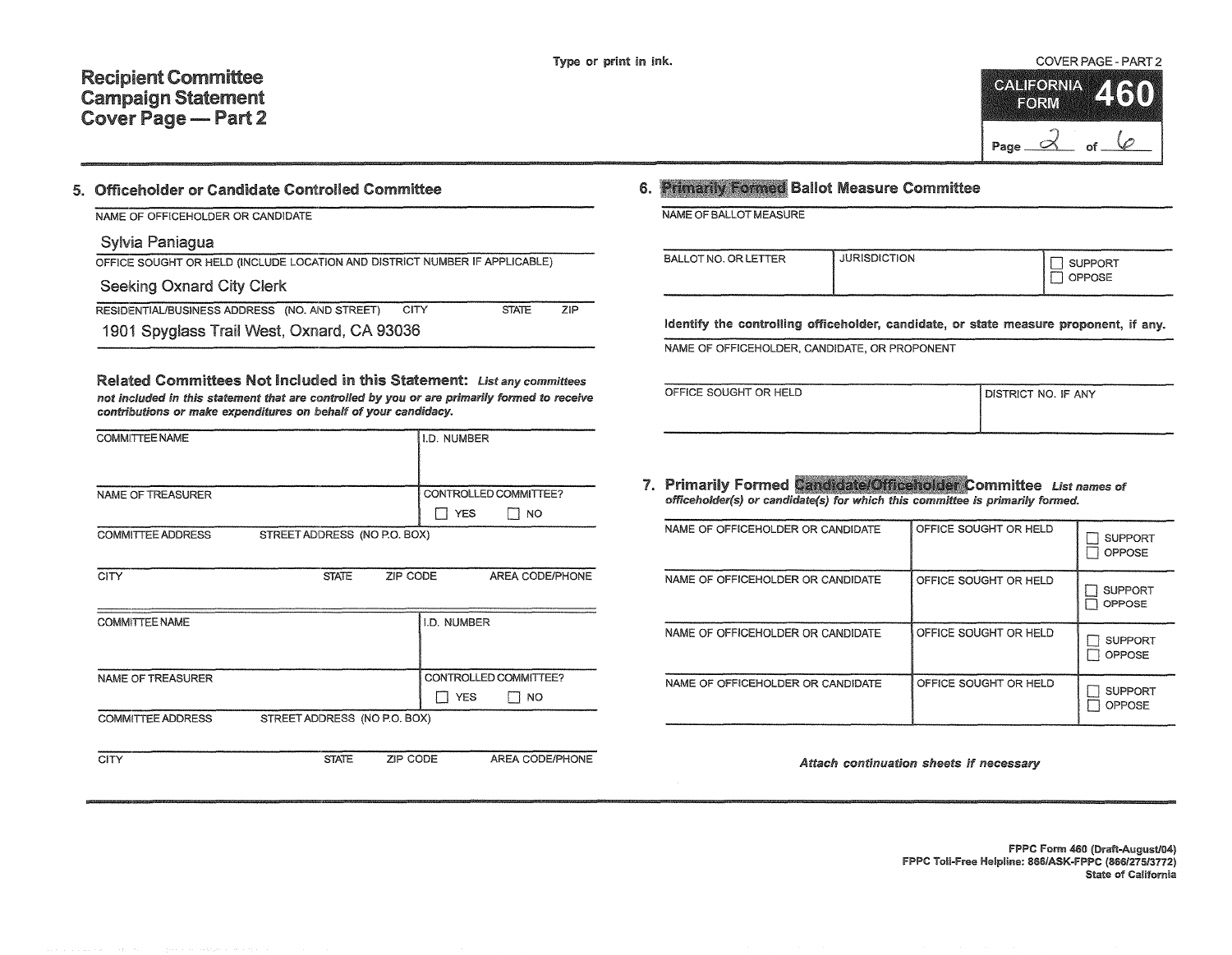| <b>Campaign Disclosure Statement</b><br><b>Summary Page</b>                                                                                                                                                                                                                         | Type or print in ink.<br>Amounts may be rounded<br>to whole dollars.                      |                                                                                                                                                                                                                                       |                                                                                                                                                    | <b>Statement covers period</b><br>from 09/25/2016<br>through 10/22/2016                   | SUMMARY PAGE<br><b>CALIFORNIA</b><br>2130<br>FORM<br>Page $\hat{\triangle}$                                                                            |
|-------------------------------------------------------------------------------------------------------------------------------------------------------------------------------------------------------------------------------------------------------------------------------------|-------------------------------------------------------------------------------------------|---------------------------------------------------------------------------------------------------------------------------------------------------------------------------------------------------------------------------------------|----------------------------------------------------------------------------------------------------------------------------------------------------|-------------------------------------------------------------------------------------------|--------------------------------------------------------------------------------------------------------------------------------------------------------|
| SEE INSTRUCTIONS ON REVERSE<br>NAME OF FILER                                                                                                                                                                                                                                        |                                                                                           |                                                                                                                                                                                                                                       |                                                                                                                                                    |                                                                                           | I.D. NUMBER                                                                                                                                            |
| Committee to Elect Sylvia Paniagua Oxnard City Clerk 2016                                                                                                                                                                                                                           |                                                                                           |                                                                                                                                                                                                                                       |                                                                                                                                                    |                                                                                           | 1389129                                                                                                                                                |
| <b>Contributions Received</b>                                                                                                                                                                                                                                                       | Column A<br>TOTAL THIS PERIOD<br>(FROM ATTACHED SCHEDULES)                                |                                                                                                                                                                                                                                       | Column B<br>CALENDAR YEAR<br><b>TOTALTO DATE</b>                                                                                                   |                                                                                           | <b>Calendar Year Summary for Candidates</b><br>Running in Both the State Primary and                                                                   |
| TOTAL CONTRIBUTIONS RECEIVED  Add Lines 3 + 4<br>5.                                                                                                                                                                                                                                 | <u> 2046 - </u><br>S<br>$\Omega$<br>2046<br>S<br>$\mathbf 0$<br>2046<br>£.                | 7490<br>\$<br>0<br>7490<br>0.<br>7490                                                                                                                                                                                                 |                                                                                                                                                    | <b>General Elections</b><br>20. Contributions<br>Received<br>21. Expenditures<br>Made     | 1/1 through 6/30<br>7/1 to Date<br>$s \sim$ s                                                                                                          |
| <b>Expenditures Made</b><br>9. Accrued Expenses (Unpaid Bills)  Schedule F, Line 3                                                                                                                                                                                                  | 3363<br>$\Omega$<br>3363<br>0<br>0<br>3363                                                | 6448<br>0<br>6448<br>$\Omega$<br>0<br>6448                                                                                                                                                                                            |                                                                                                                                                    | Candidates<br>Date of Election<br>(mm/dd/yy)                                              | <b>Expenditure Limit Summary for State</b><br>22. Cumulative Expenditures Made*<br>(If Subject to Voluntary Expenditure Limit)<br><b>Total to Date</b> |
| <b>Current Cash Statement</b><br>12. Beginning Cash Balance  Previous Summary Page, Line 16<br>16. ENDING CASH BALANCE  Add Lines 12 + 13 + 14, then subtract Line 15<br>If this is a termination statement, Line 16 must be zero.<br><b>Cash Equivalents and Outstanding Debts</b> | 2359<br>S<br>2046<br>$\mathbf 0$<br>$\mathbf 0$<br>1042<br>£.<br>0<br>0<br>$\overline{0}$ | corresponding amounts<br>report. Some amounts in<br>figures that should be<br>subtracted from previous<br>period amounts. If this is<br>the first report being filed<br>carry over the amounts<br>from Lines 2, 7, and 9 (if<br>any). | To calculate Column B, add<br>amounts in Column A to the<br>from Column B of your last<br>Column A may be negative<br>for this calendar year, only | $\mathcal{A}^{\mathcal{B}}_{\mathcal{B}}$<br>different from amounts reported in Column B. | *Since January 1, 2001. Amounts in this section may be<br>FPPC Form 460 (Draft-August/04)<br>FPPC Toll-Free Helpline: 866/ASK-FPPC (866/275/3772)      |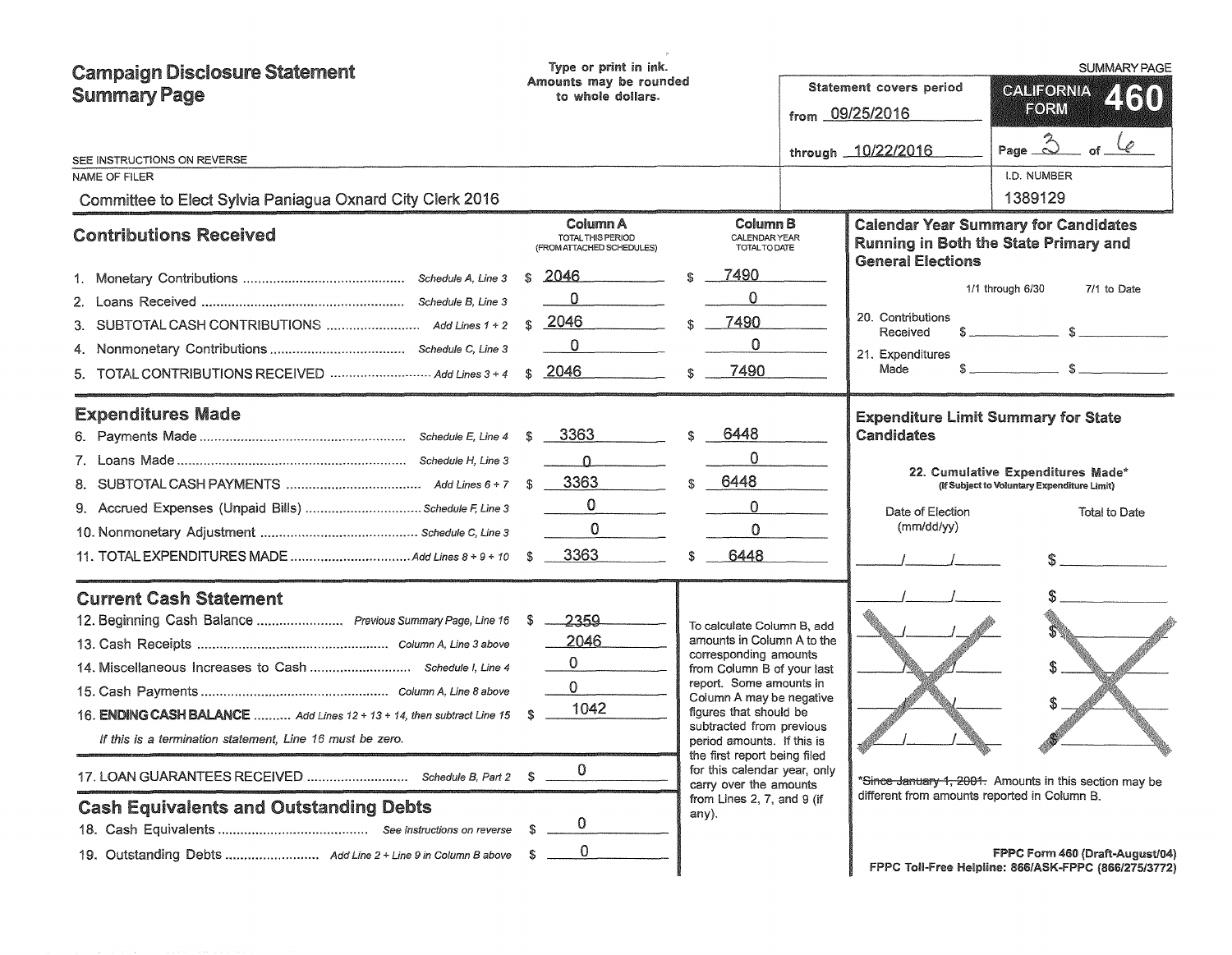| <b>Schedule A</b><br><b>Monetary Contributions Received</b>                                                       |                                                                                                                                                                                                   |                                                                                 | Type or print in ink.<br>Amounts may be rounded<br>to whole dollars.                                | Statement covers period<br>09/25/2016<br>from   |                                                                  | <b>SCHEDULE A</b><br>CALIFORNIA<br>460<br>FORM                                                                                                                                                                                      |  |
|-------------------------------------------------------------------------------------------------------------------|---------------------------------------------------------------------------------------------------------------------------------------------------------------------------------------------------|---------------------------------------------------------------------------------|-----------------------------------------------------------------------------------------------------|-------------------------------------------------|------------------------------------------------------------------|-------------------------------------------------------------------------------------------------------------------------------------------------------------------------------------------------------------------------------------|--|
| SEE INSTRUCTIONS ON REVERSE                                                                                       |                                                                                                                                                                                                   |                                                                                 |                                                                                                     | through 10/22/2016                              |                                                                  | of $\varphi$<br>Page _                                                                                                                                                                                                              |  |
| <b>NAME OF FILER</b>                                                                                              |                                                                                                                                                                                                   |                                                                                 |                                                                                                     |                                                 |                                                                  | I.D. NUMBER                                                                                                                                                                                                                         |  |
|                                                                                                                   | Committee to Elect Sylvia Paniagua Oxnard City Clerk 2016                                                                                                                                         |                                                                                 |                                                                                                     |                                                 |                                                                  | 1389129                                                                                                                                                                                                                             |  |
| <b>DATE</b><br><b>RECEIVED</b>                                                                                    | FULL NAME, STREET ADDRESS AND ZIP CODE OF CONTRIBUTOR<br>(IF COMMITTEE, ALSO ENTER I,D. NUMBER)                                                                                                   | <b>CONTRIBUTOR</b><br>CODE *                                                    | IF AN INDIVIDUAL, ENTER<br>OCCUPATION AND EMPLOYER<br>(IF SELF-EMPLOYED, ENTER NAME<br>OF BUSINESS) | <b>AMOUNT</b><br><b>RECEIVED THIS</b><br>PERIOD | <b>CUMULATIVE TO DATE</b><br>CALENDAR YEAR<br>(JAN. 1 - DEC. 31) | PER ELECTION<br>TO DATE<br>(IF REQUIRED)                                                                                                                                                                                            |  |
| 10/16/2016                                                                                                        | Carmen Ramos-Soriano<br>1204 N 5th Street, Pt Hueneme, CA 93041                                                                                                                                   | <b>MND</b><br>$\Box$ COM<br>$\Box$ OTH<br>$\Box$ PTY<br>$\square$ scc           | Banker<br><b>City National Bank</b>                                                                 | 80                                              | 130                                                              |                                                                                                                                                                                                                                     |  |
| 10/16/2016                                                                                                        | <b>Cindy Madrigal</b><br>950 W. Poplar Street, Oxnard, CA 93033                                                                                                                                   | <b>EVIND</b><br>$\Box$ COM<br>$\Box$ OTH<br>$\square$ PTY<br>$\square$ scc      | Admin<br>City of Santa Paula                                                                        | 30                                              | 130                                                              |                                                                                                                                                                                                                                     |  |
| 10/16/2016                                                                                                        | <b>Christy Franco</b><br>413 E Iris St., Oxnard, CA 93033                                                                                                                                         | M∭D<br>$\Box$ COM<br>$\Box$ OTH<br>$\Box$ PTY<br>$\Box$ scc                     | <b>Banker</b><br><b>Union Bank</b>                                                                  | 50                                              | 150                                                              |                                                                                                                                                                                                                                     |  |
| 10/16/2016                                                                                                        | <b>Suzanne Becerra</b><br>1950 St. Andrews Ct., Oxnard, CA 93036                                                                                                                                  | <b>EMMD</b><br>$\Box$ COM<br>$\Box$ OTH<br>$\Box$ PTY<br>$\square$ scc          | <b>Banker</b><br><b>City National Bank</b>                                                          | 60                                              | 160                                                              |                                                                                                                                                                                                                                     |  |
| 10/16/2016                                                                                                        | <b>Michele Grindstaff</b><br>841 Calle Canon, Camarillo, CA 93012                                                                                                                                 | <b>SAND</b><br>$\square$ COM<br>$\square$ OTH<br>$\square$ PTY<br>$\square$ scc | Banker<br><b>City National Bank</b>                                                                 | 60                                              | 135                                                              |                                                                                                                                                                                                                                     |  |
|                                                                                                                   |                                                                                                                                                                                                   |                                                                                 | <b>SUBTOTAL \$</b>                                                                                  | 280                                             |                                                                  |                                                                                                                                                                                                                                     |  |
| <b>Schedule A Summary</b><br>1. Amount received this period $-\frac{1}{2}$ contributions of \$100 or more.<br>530 |                                                                                                                                                                                                   |                                                                                 |                                                                                                     |                                                 |                                                                  | *Contributor Codes<br>IND-Individual<br>COM-Recipient Committee<br>(other than PTY or SCC)                                                                                                                                          |  |
|                                                                                                                   | 2. Amount received this period - unitemized<br>3. Total monetary contributions received this period.<br>(Add Lines 1 and 2. Enter here and on the Summary Page, Column A, Line 1.)  TOTAL \$ 2046 |                                                                                 | contributions of less than \$100  \$ 1516                                                           |                                                 |                                                                  | OTH - Other (e.g., business entity)<br>PTY-Political Party<br>SCC-Small Contributor Committee<br>$FDDC$ $F_{\text{a}}$ and $F_{\text{b}}$ $F_{\text{b}}$ $F_{\text{b}}$ $F_{\text{c}}$ $F_{\text{c}}$ $F_{\text{d}}$ $F_{\text{d}}$ |  |

FPPC Form 460 (Draft-August/04) f PPC Toil-Free Helpline: 866/ASK-FPPC (866/275/3772)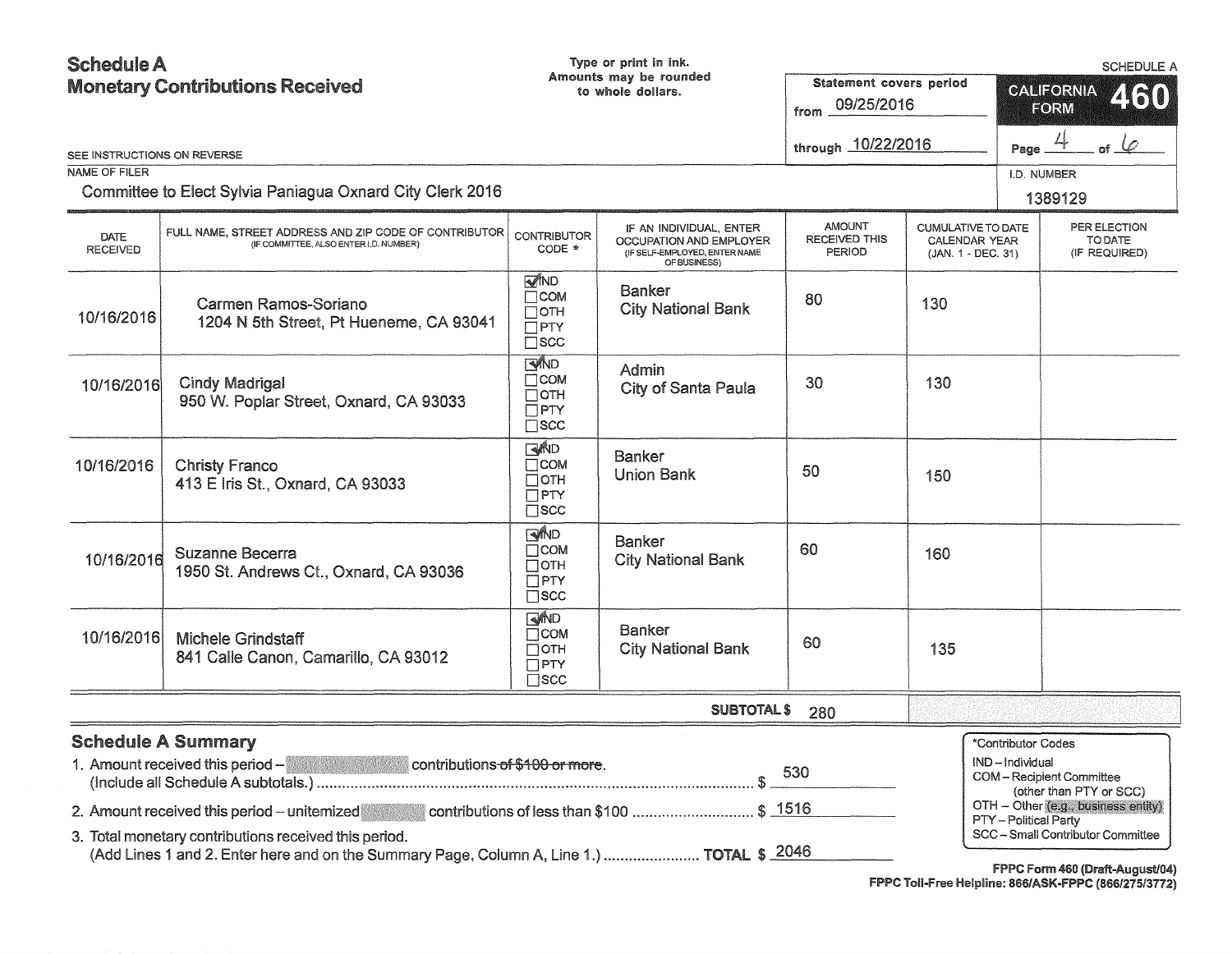|                         | <b>Schedule A (Continuation Sheet)</b><br><b>Monetary Contributions Received</b>                | Type or print in ink.<br>Amounts may be rounded<br>to whole dollars.             |                                                                                                     | <b>Statement covers period</b><br>from 09/25/2016<br>through 10/22/2016 |                                                                         | <b>I.D. NUMBER</b> | SCHEDULE A (CONT.)<br><b>CALIFORNIA</b><br>460<br>FORM<br>Page $\overline{2}$<br>of $\varphi$ |
|-------------------------|-------------------------------------------------------------------------------------------------|----------------------------------------------------------------------------------|-----------------------------------------------------------------------------------------------------|-------------------------------------------------------------------------|-------------------------------------------------------------------------|--------------------|-----------------------------------------------------------------------------------------------|
| NAME OF FILER           | Committee To Elect Sylvia Paniagua Oxnard City Clerk 2016                                       |                                                                                  |                                                                                                     |                                                                         |                                                                         |                    | 1389129                                                                                       |
| DATE<br><b>RECEIVED</b> | FULL NAME, STREET ADDRESS AND ZIP CODE OF CONTRIBUTOR<br>(IF COMMITTEE, ALSO ENTER I.D. NUMBER) | <b>CONTRIBUTOR</b><br>CODE *                                                     | IF AN INDIVIDUAL, ENTER<br>OCCUPATION AND EMPLOYER<br>(IF SELF-EMPLOYED, ENTER NAME<br>OF BUSINESS) | <b>AMOUNT</b><br><b>RECEIVED THIS</b><br><b>PERIOD</b>                  | <b>CUMULATIVE TO DATE</b><br><b>CALENDAR YEAR</b><br>(JAN. 1 - DEC. 31) |                    | PER ELECTION<br>TO DATE<br>(IF REQUIRED)                                                      |
| 10/16/2016              | Pamela Cady<br>3102 Brookwood Ln., Oxnard, CA 93036                                             | <b>SAND</b><br>$\Box$ COM<br>$\Box$ OTH<br>$\Box$ PTY<br>$\square$ scc           | <b>Retired</b>                                                                                      | 100                                                                     | 100                                                                     |                    |                                                                                               |
| 10/16/2016              | <b>Connie Perez</b><br>1412 W Beverly Drive, Oxnard, CA 93030                                   | <b>AND</b><br>$\Box$ COM<br>$\Box$ OTH<br>$\overline{\Box}$ PTY<br>$\square$ scc | Self-Employed<br><b>Connie Perez</b><br><b>Family Day Care</b>                                      | 50                                                                      | 110                                                                     |                    |                                                                                               |
| 10/2/2016               | Sagrario Hernandez<br>1333 Vida Drive, Oxnard, CA 93030                                         | <b>RAND</b><br>$\Box$ COM<br>$\Box$ OTH<br>$\Box$ PTY<br>$\square$ scc           | <b>Property Supervisor</b><br><b>Oxnard Police</b><br>Department                                    | 100                                                                     | 100                                                                     |                    |                                                                                               |
|                         |                                                                                                 | $\Box$ IND<br>$\Box$ COM<br>$\Box$ OTH<br>$\Box$ PTY<br>$\square$ SCC            |                                                                                                     |                                                                         |                                                                         |                    |                                                                                               |
|                         |                                                                                                 | $\Box$ IND<br>$\Box$ COM<br>$\Box$ OTH<br>$\Box$ PTY<br>$\square$ scc            |                                                                                                     |                                                                         |                                                                         |                    |                                                                                               |
|                         |                                                                                                 |                                                                                  | <b>SUBTOTAL \$</b>                                                                                  | 250                                                                     |                                                                         |                    |                                                                                               |

\*Contributor Codes IND- Individual COM - Recipient Committee (other than PTY or SCC OTH - Other PTY - Political Party SCC - Small Contributor Committee

FPPC Form 460 (Draft-August/04) fPPC Toll-free Helpline: 866/ASK·f PPC (866/275/3772)